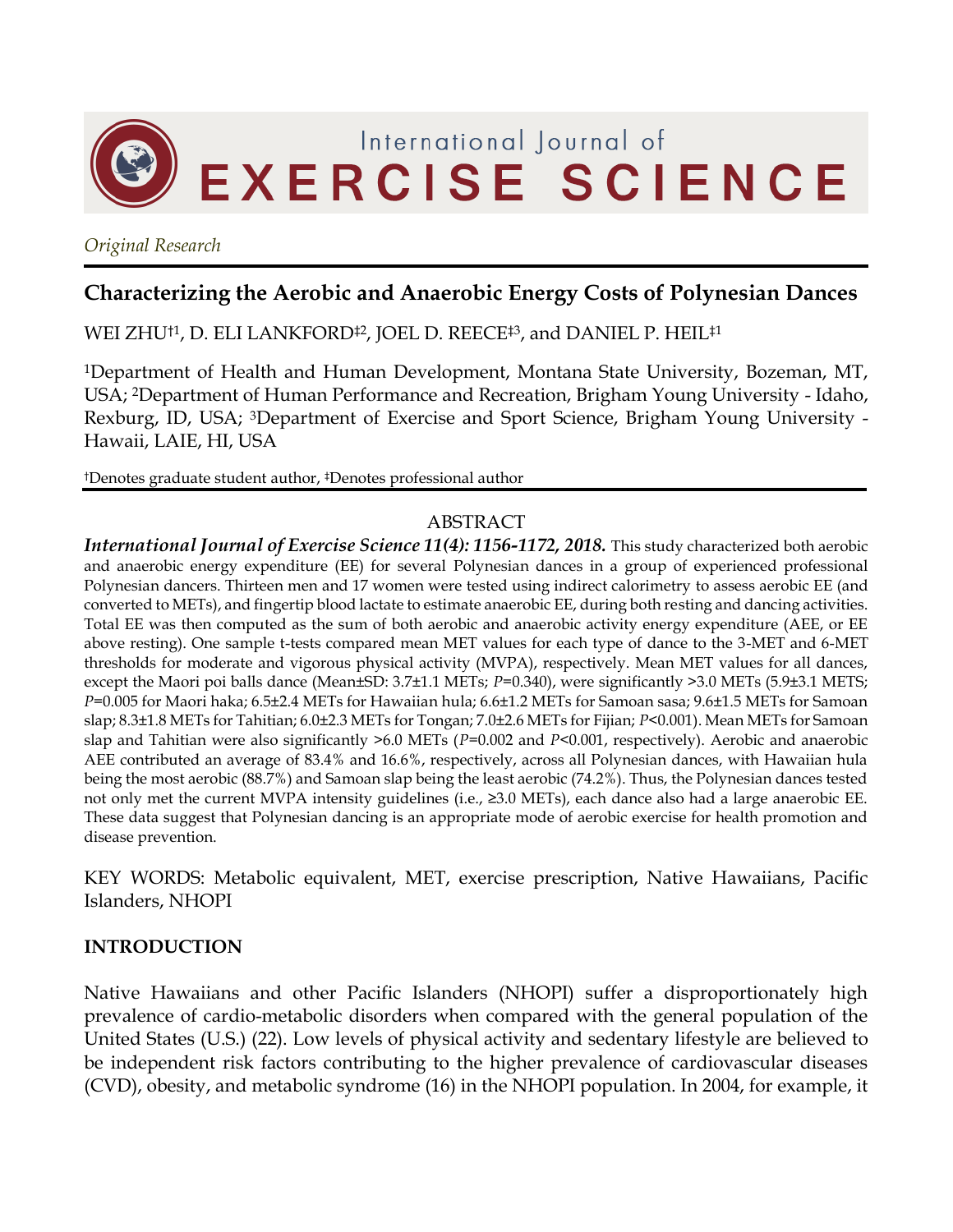was reported that 59.0% of men and 64.2% of women of the NHOPI did not meet the U.S. federally recommended levels of physical activity (PA) (7, 30). However, there is a general consensus in the literature that regular moderate-to-vigorous intensity physical activity (MVPA) that satisfies the U.S. Federal PA Guidelines (30) is associated with a lower BMI (24), reduced cardiovascular risks (17), improved glucose tolerance (28), as well as a better cognitive function (10). Thus, by encouraging regular MVPA in this population, the NHOPI could improve both cardiovascular and metabolic fitness levels, as well as decrease their risks for many chronic diseases. As such, MVPA is being used as an equivalent method of therapy for cardiometabolic diseases that has similar benefits as pharmacological treatments (13).

Polynesian dances, such as the well-known Hawaiian hula, refer to a large collection of dances that are each specific to the Polynesian cultures (e.g., Hawaiian, Fijian, Maori, Samoan, Tahitian, Tongan, etc.) and Pacific islands on which they were developed. Some of the most popular Polynesian dances are taught in schools and are practiced by men and women of all ages and ethnicities (19). Thus, Polynesian dancing could be considered a culturally specific type of PA for the at-risk NHOPI population. Waltz, aerobic dance, and Latin partnered social dance have all been studied as intervention tools for increasing MVPA in various populations and were found to improve the functional capacity and endothelium-dependent dilation (4), blood lipid profile and blood pressure (20), as well as psychological outlook for the participants (10). Thus, dancing is considered a form of PA that can induce similar physiological effects as traditional aerobic exercise training (4). In recent years, "dance therapy" has been introduced to patients with cardiovascular and metabolic diseases and has become popular (13). The Hula Empowering Lifestyle Adaptations (HELA) study, for example, successfully used hula dancing, a culturally-relevant dance to native Hawaiians, as a means for increasing MVPA and improve health benefits in cardiac rehabilitation program participants (19). Thus, dancing may be an effective form of PA for promoting healthy outcomes in populations that are receptive to dancing activities.

Unfortunately, there is relatively little objective information available about the cardiometabolic consequences of regular dancing, which makes the application of basic exercise prescription principles (i.e., determining the "dose" of exercise) difficult without knowing the metabolic demands (or exercise intensity, as commonly expressed with metabolic equivalents (MET) or energy expenditure (EE)) for each Polynesian dance. For example, there are very few MET values for culturally-based activities listed in the Compendium of Physical Activities (1), and none of these values were based upon direct measures of oxygen uptake  $(VO<sub>2</sub>)$ . In fact, the hula is the only Polynesian dance to have direct MET intensity measures reported in the literature (5.7 and 7.6 METs for low and high intensity dances, respectively) (29). To our knowledge, the MET intensity for other Polynesian dances has never been assessed directly (e.g., using indirect calorimetry). Thus, the lack of MET intensity evaluations for most Polynesian dances may be a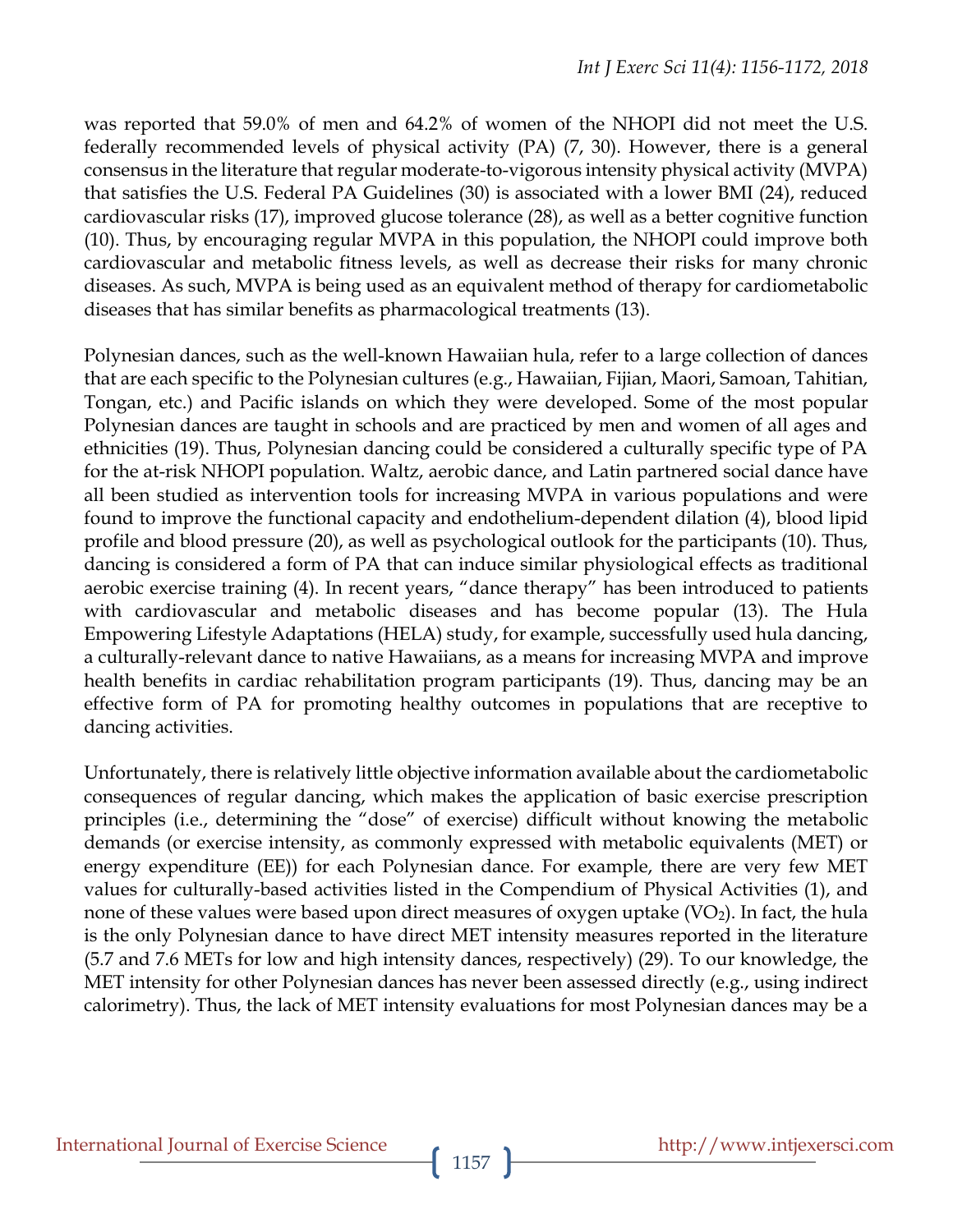deterrent to their use as MVPA intervention tools for the NHOPI and other high-risk populations.

While the *aerobic* demands for Polynesian dancing are weakly understood, the *anaerobic* energy demands of Polynesian dancing are completely undocumented. According to the literature, the traditional strategy for determining PA MET intensities is to average the last several minutes of directly-measured oxygen consumption for a steady-state bout lasting 3-10 mins. While this strategy provides the information needed to assess aerobic exercise intensity, no information is provided about anaerobic EE or anaerobic work intensity. Blood lactate measures, however, taken during the same steady-state bout have been used to estimate the anaerobic EE for both low and high intensity activities (e.g., weight lifting, rock climbing, and running) (5, 11, 26). Given that many Polynesian dances are not purely steady-state activities, it may be useful for healthcare professionals to know both the aerobic and anaerobic contributions to whole-body EE (27). However, to our knowledge, there have been no published evaluations of both the aerobic and anaerobic EE contributions for any type of dancing.

Thus, the primary purpose of this study was to measure and compare the metabolic demands (both aerobic and anaerobic) for several popular forms of Polynesian dance as commonly practiced and performed by a convenience sample of experienced professional Polynesian dancers. When expressed as a MET, these results can be compared to the guidelines of American College of Sports Medicine (ACSM) for prescribing PA and exercise (14) to determine whether dance intensity exceeds the intensity thresholds for moderate (3.0 – 5.9 METs) or vigorous intensity  $(≥ 6 \text{ METs})$  PA. We hypothesized that the Polynesian dances tested would exceed the 3-MET threshold, while some of the dances (but not all) would also exceed the 6-MET threshold. Since some Polynesian dances are choreographed by gender (with men tending to have more animated and dynamic limb and body movements), we also hypothesized that the MET intensity for the men's dances would be significantly higher than that for the women's dances. Finally, given the complete lack of information regarding the anaerobic contribution to total EE of dancing, we also sought to describe how both aerobic and anaerobic energy systems contribute to total EE of Polynesian dancing.

# **METHODS**

#### *Participants*

Participants of this study were experienced Polynesian dancers working full-time or part-time (within the past 12 months) performing the "Hā: Breath of Life" show for the Polynesian Culture Center on the island of Oahu (Hawaii, USA). Inclusion criteria included: 1) Men and women aged 18-64 yrs; 2) Native Hawaiians and other ethnic groups in Hawaii commonly identified as NHOPI; 3) Those who could perform at least one of the Polynesian dances of interest to this study. Exclusion criteria included: 1) Pregnant women; 2) Those who self-identified as having uncontrolled chronic diseases or orthopedic conditions that could adversely affect cardiometabolic measurements or the participant's ability to dance; 3) Those who had contraindications to performing MVPA. The study protocol was approved by the Brigham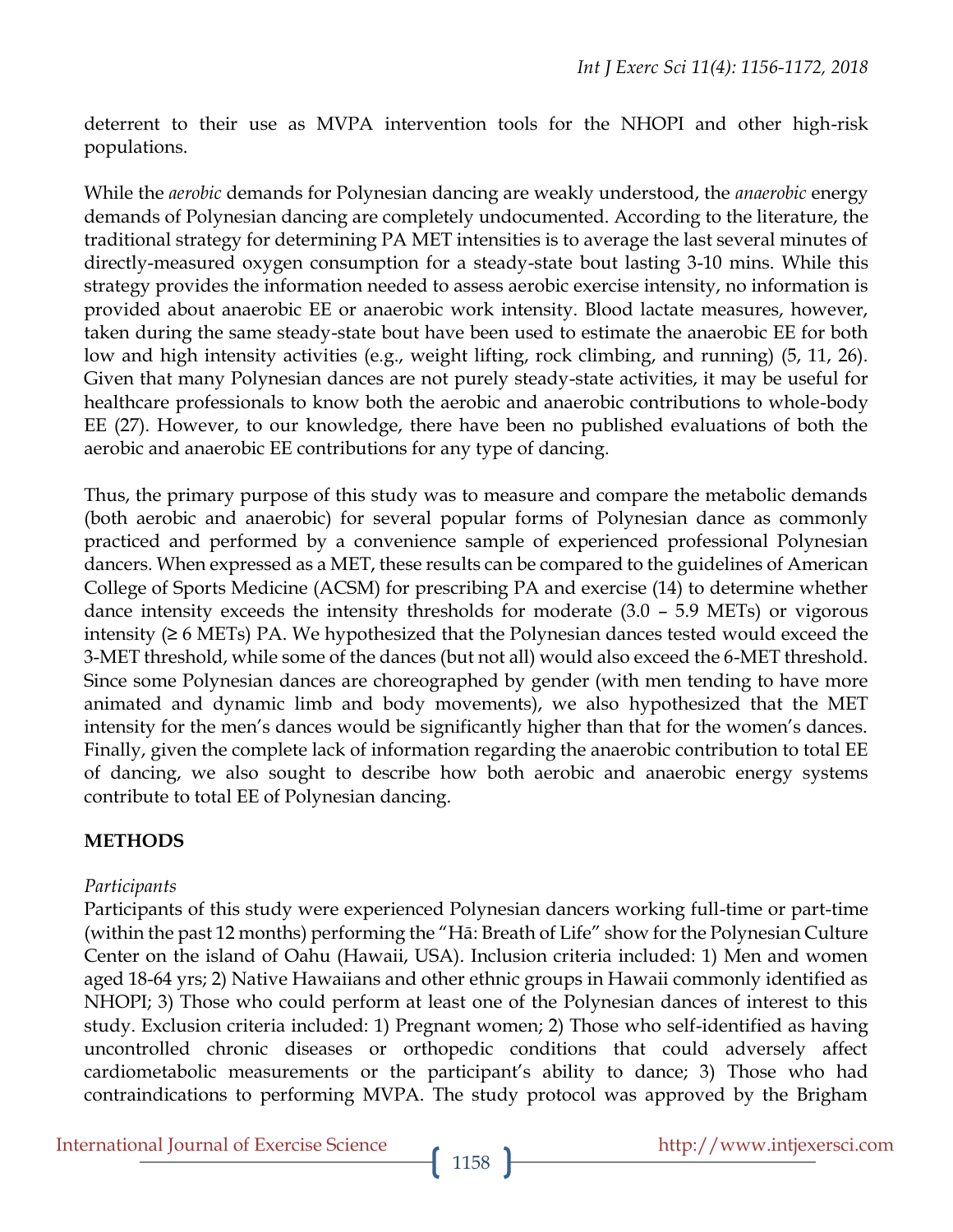Young University (BYU) – Hawaii (Laie, Oahu) Institutional Review Board. Participants read and signed the informed consent form that fully described the risks and benefits associated with participating in this study.

#### *Protocol*

Participants who satisfied both inclusion and exclusion criteria were further screened with the Physical Activity Readiness Questionnaire (PAR-Q) to help identify and exclude those with contraindications to MVPA. Demographic and anthropometric data, such as age, gender, body height and mass, self-reported ethnicity, as well as total years of Polynesian dance experience, were collected at the beginning of each test session. Prior to their visit, participants were instructed to wear appropriate clothing and footwear for dancing, to be rested and well hydrated, and to avoid caffeine intake at least 2-3 hours prior to testing. Body height was measured barefoot using a portable stadiometer (Invicta Model #IP0955; Invicta Plastics Limited, Leicester, England) to the nearest 0.1 cm, and body mass was obtained to the nearest 0.1 kg using a digital scale (Tanita model #BF-683W; Tanita Corporation Tokyo Japan). These data were subsequently used to calculate body mass index (BMI,  $\text{kg/m}^2$ ) as body mass (kg) divided by body height (m) squared.

Participants were tested either individually (i.e., they were the only dancer tested) or in groups of two or three with all dancers being tested simultaneously. The group limit of three dancers was set to match the metabolic testing systems available. All dance testing was performed in a large ballroom with hardwood flooring on the campus of BYU-Hawaii. Participants, wearing all of the measurement equipment, began the testing with 5 minutes of quiet sitting for the determination of sitting resting metabolic rate (RMR or  $VO_{2REST}$ ) and resting blood lactate concentration ( $[LA_{REST}]$ ). Next, participants were given another 5 minutes to warm-up using self-directed activities (i.e., walking, flexibility exercises, dancing, etc.). Next, as the first piece of dance music began, the participants started the first dance routine and continued for 4.5 – 5.0 minutes before another 5 minutes of quiet sitting rest. The individual music pieces lasted from 1.5 – 3.5 minutes each, so each dance testing bout required the music piece to be looped 2 – 3 times to provide continuous music for 4.5 – 5.0 minutes. Even though these choreographed Polynesian dance routines do not usually last longer than the longest music piece (i.e., 3.5 minutes), the duration of dance testing (4.5 – 5.0 minutes) was considered necessary to provide the best opportunity for steady-state cardiorespiratory and blood lactate measures. In addition, when dancing as a group of 2 – 3 simultaneously, the dancers performed the same choreography. Finally, while most of the participants danced to the "Hā: Breath of Life" show music, a few dancers brought their own music for dancing which was characteristic of the same cultural dance style and tempo as that used in the show. This testing process (i.e., dance 5 minutes and rest for 5 minutes) was then repeated for as many of the cultural dances that the participants could perform without self-reporting undue fatigue. The order for performing the dance types was randomly assigned prior to the start of each testing session.

The Polynesian dances tested by this study were those commonly practiced and performed by professional dancers in the "Hā: Breath of Life" show at the Polynesian Culture Center (Laie,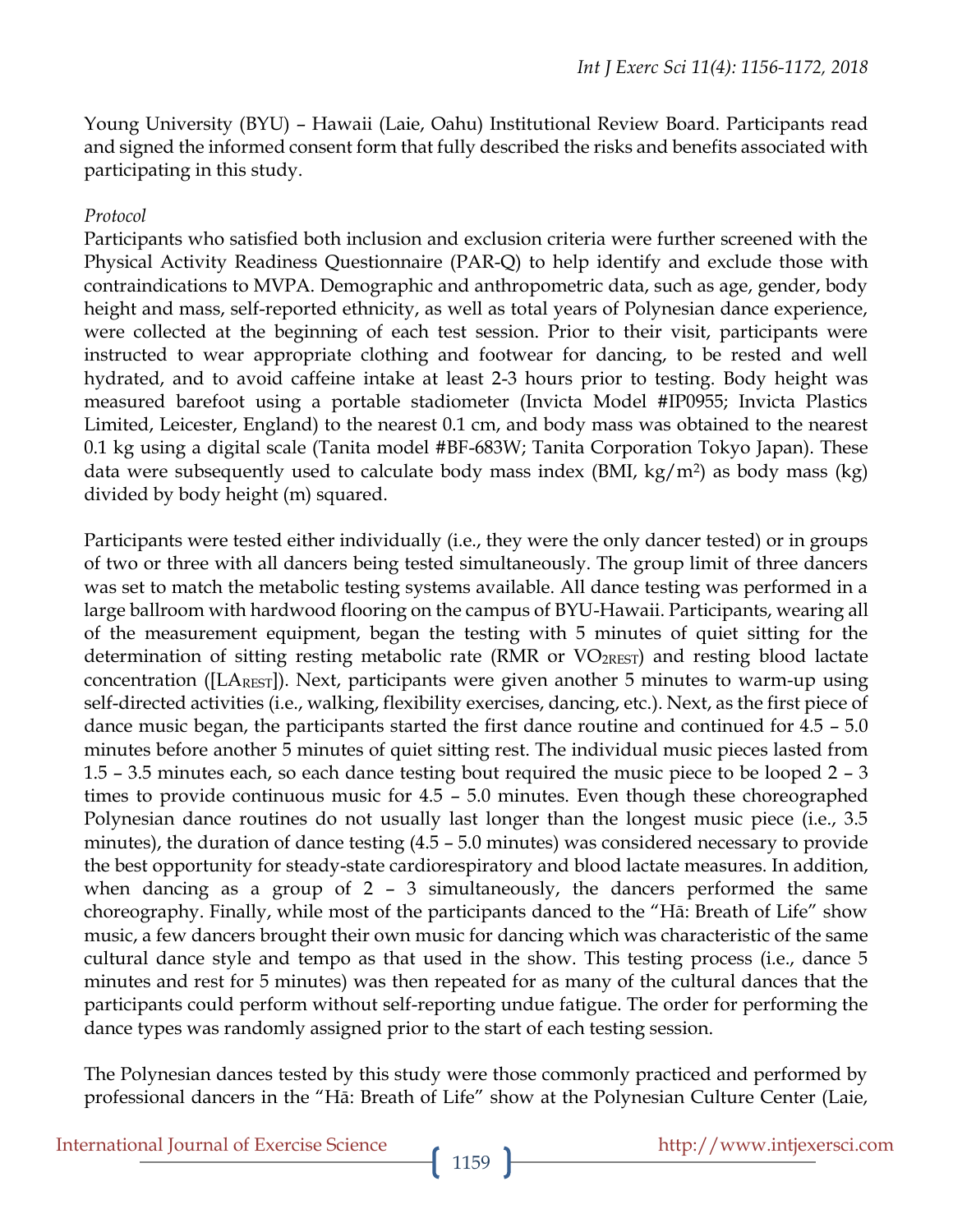Oahu, Hawaii). The purpose of this show was to highlight specific Polynesian cultures by combining traditional stories of each culture's origin with traditional music and dancing. As such, this show focused on six Polynesian cultures and their respective dances: 1) The Hawaiian hula (both traditional and contemporary forms) from the islands of Hawaii; 2) Traditional Fijian dance from the islands of Fiji; 3) Maori dances (the haka for both men and women, as well as poi balls for women) from New Zealand; 4) Samoan sasa (men and women) and slap (men only) dances from the island of Samoa and American Samoa; 5) Traditional Tahitian dance from the islands of Tahiti; 6) Traditional Tongan dance from the islands of Tonga.

The *Hawaiian hula*, tells a story with a combination of smoothly coordinated hand, head, and lower body motions while in a standing position. The traditional hula (Hula 'Auana) is performed to a chant and traditional Hawaiian instruments (such as drums) and is characteristic of the hula style prior to Westernization of the islands. The contemporary hula (Hula Kahiko), in contrast, is performed to music with modern instruments (such as guitar). Traditional *Fijian* dance (or Meke) reflects the spirit world and is characterized by quick upper and lower body movements with some jumping. Maori dances have two popular forms: the *haka* dance (for both men and women) is a traditional ancestral war (battle) dance during which dancers perform in a heightened arousal state inferring intimidation. The Maori *poi balls* dance (for women), using poi balls (two padded balls attached by a string) as performance equipment, integrates storytelling, singing and dancing. The Samoan culture has two main forms of dance: the *sasa* (for both men and women) and *slap* (only for men), both of which depict everyday life activities. Sasa is generally performed by a large group of people, usually in a seated position, while some parts of the dance require standing up. Slap (or Fa'ataupati) is traditionally performed by men and requires strength and stability, during which dancers forcefully slap their hands on their own bodies, in sync with each other, with hands clapping and feet stamping forwards and backwards. Traditional *Tahitian* dance is performed by men and women together or separately and is characterized by a rapid hip-shaking motion to percussion accompaniment (drums) at a fast rhythm. The traditional *Tongan* dance features story-telling through lots of hand and feet gestures. The graceful movements of women dancers contrast with the great vigor of the men dancers.

Measurement of Cardiometabolic Demands and Blood Lactate: the testing was conducted under room temperature between and  $20 - 21^{\circ}$ C, relative humidity of 57 – 71%, and at an altitude within 10 m above sea level. Each participant was fitted with a heart rate monitor chest strap (Polar Electro Inc., NY, USA) and a small backpack that carried a portable indirect calorimetry metabolic measurement system (Oxycon Mobile®; VIASYS, San Diego, CA, USA). The metabolic system was calibrated prior to each test according to the manufacturer's instructions. During all testing, participants wore a face mask affixed with an adjustable fabric headpiece which contained the flow tachometer and expired gas sampling tubes for the metabolic system. Heart rate (HR) data were transmitted to the metabolic system, while the real-time respiratory gas measures for oxygen consumption and carbon dioxide production  $(VCO<sub>2</sub>)$  were recorded continuously (breath-by-breath) throughout the participant's resting and dance testing without recalibration. The breath-by-breath sampling by the metabolic system was then used to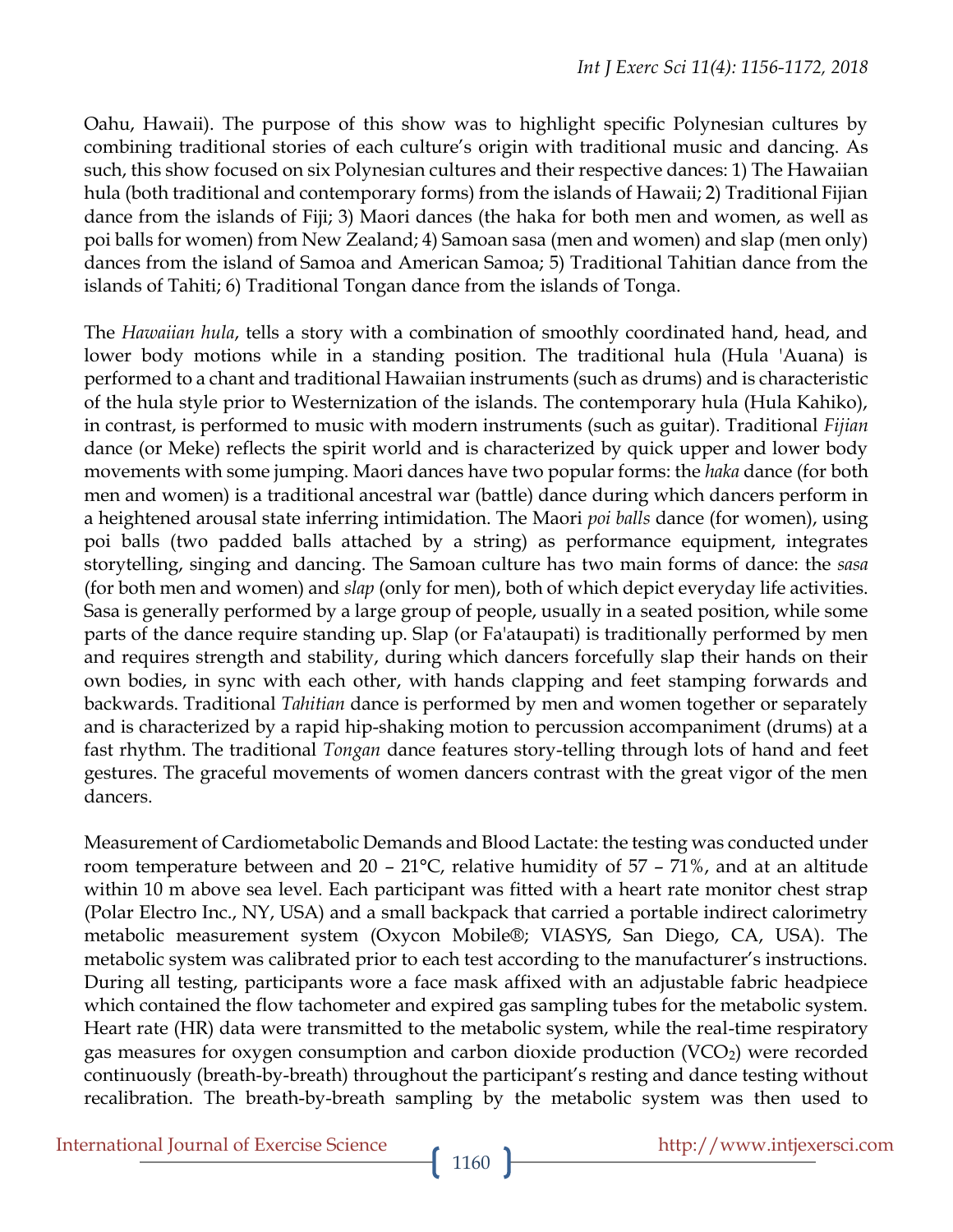summarize all cardiometabolic data at one-minute sample intervals for subsequent analyses. The total mass of all testing equipment carried by participants was 1.5 kg. Fingertip blood samples were drawn for lactate analysis (Lactate Plus<sup>TM</sup>, Nova Biomedical UK, Chesire, UK) right after RMR measurement (while still sitting;  $LA<sub>RMR</sub>$ , mmol $L<sup>-1</sup>$ ), as well as immediately following each dance routine  $(LA_{\text{DANCE}})$  mmol $L^{-1}$  to characterize the anaerobic exercise intensity.

Aerobic EE Calculations: The MET (dimensionless) was used to represent the aerobic exercise intensity while aerobic activity energy expenditure (aerobic AEE; kcals min<sup>-1</sup>) was calculated to represent the net aerobic energy produced from the oxidative system above RMR. To determine these variables (MET and aerobic AEE), the 1-minute sample averaged data from the portable metabolic system were averaged over the last 2 minutes for each dance bout, including absolute  $VO<sub>2</sub> (mL min<sup>-1</sup>)$ ,  $VCO<sub>2</sub> (mL min<sup>-1</sup>)$ , the respiratory exchange ratio (RER), and HR (BPM). First, relative VO<sub>2</sub> (mL·kg<sup>-1</sup> min<sup>-1</sup>) was calculated as absolute VO<sub>2</sub> (mL min<sup>-1</sup>)/ mass (kg), where mass was either the participant's body mass (for RMR measurement) or the sum of body mass and the 1.5 kg equipment mass (for dance testing). Next, relative  $VO<sub>2</sub>$  was then transformed into METs as:

(1) METs = (Relative VO<sub>2</sub>) /  $(3.5 \text{ mL} \cdot \text{kg}^{-1} \text{ min}^{-1})$ 

where 3.5 mL  $kg<sup>-1</sup>$  min<sup>-1</sup> is a constant that represents the adult population average for RMR. Next, EE for both dancing and RMR (EE<sub>DANCE</sub> and EE<sub>RMR</sub>, respectively) were calculated using Weir's equation (31):

(2) EE (kcal min<sup>-1</sup>) =  $3.9 \times \text{VO}_2$  (L min<sup>-1</sup>) +  $1.1 \times \text{VCO}_2$  (L min<sup>-1</sup>)

where values for  $VO<sub>2</sub>$  and  $CO<sub>2</sub>$  were the 2-min averaged data described above for each corresponding activity. Finally, values for aerobic AEE (kcals min<sup>-1</sup>) were computed as the difference for dancing was then calculated as the difference between  $\rm{EE}_{\rm{DANCE}}$  and  $\rm{EE}_{\rm{RMR}}$ :

(3) Aerobic AEE =  $EE_{\text{DANCE}} - EE_{\text{RMR}}$ 

*Anaerobic EE Calculations.* Anaerobic AEE, or the net anaerobic energy produced from the glycolytic system while dancing, was estimated from the difference ([∆LA]; mmol·L-1) in circulating blood lactate concentration ([ $LA<sub>DANCE</sub>$ ]) above resting values ( $[LA<sub>RMR</sub>]$ ):

 $(4)$   $[\Delta LA] = [LA_{DANCE}] - [LA_{RMR}]$ 

where 1.0 mmol  $L<sup>1</sup>$  of blood lactate was assumed to be equivalent to a relative VO<sub>2</sub> of 3.0 mL kg <sup>1</sup> min<sup>-1</sup> (8). If the computed [∆LA] ≤ 0, then the anaerobic AEE was assumed to be zero or negligible. Otherwise, when [∆LA] > 0, the following formula was used to compute the anaerobic AEE (kcals  $min<sup>-1</sup>$ ):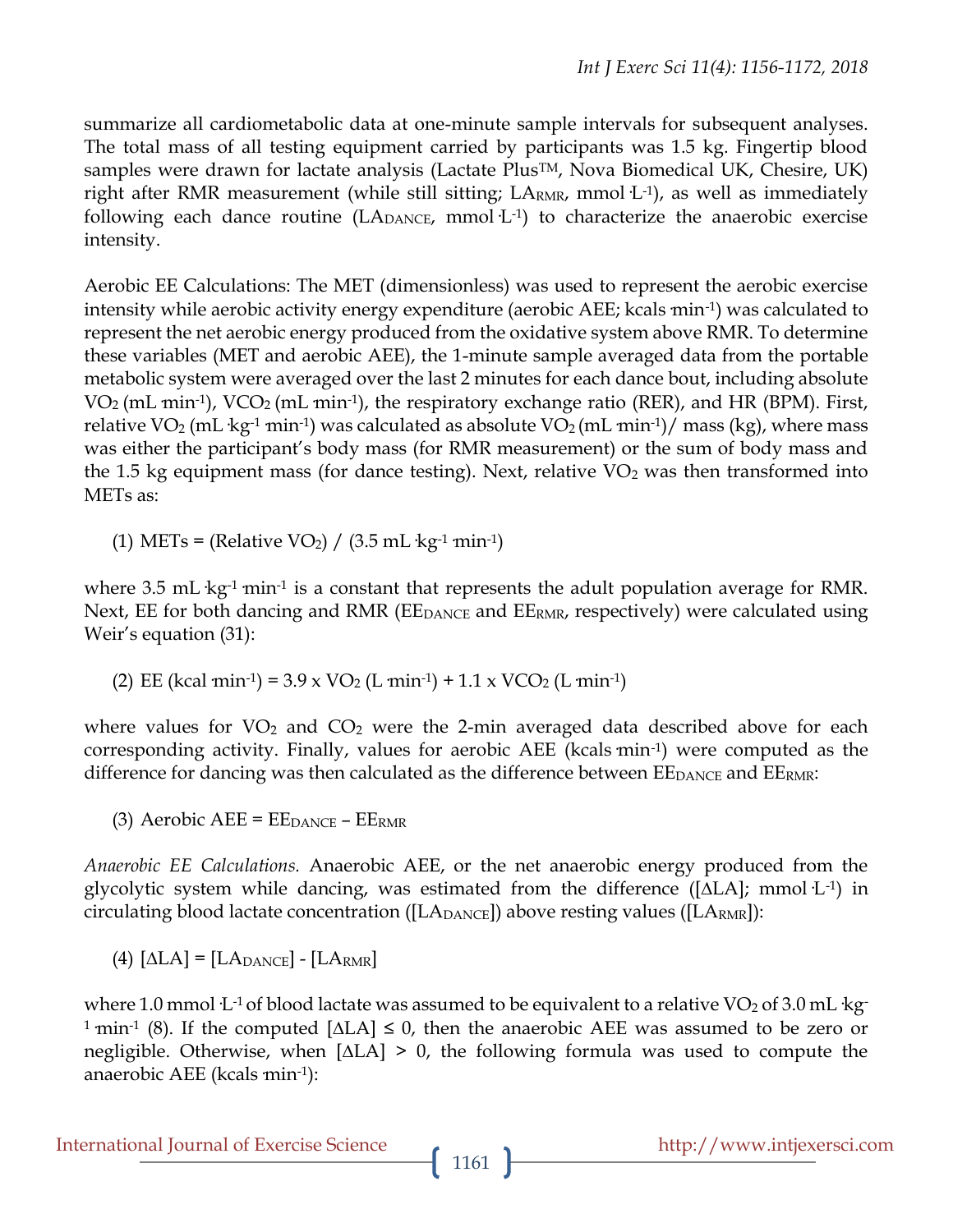(5) Anaerobic AEE =  $[\Delta LA] \times (3.0 \text{ mL} \cdot \text{kg}^{-1} \cdot \text{min}^{-1}) \times (5.0 \text{ kcals} \cdot \text{L} \cdot \text{O}_2^{-1}) \times (M_B / 1000 \text{ mL} \cdot \text{L}^{-1})$ 

where [∆LA] and 3.0 mL O2  $kg$ -1  $\min$ -1 were as described above; 5.0 kcals ·L O2-1 was the assumed caloric equivalent (6); and the quantity  $M_B/1000$  was used to convert the constant 3.0 mL O<sub>2</sub> kg <sup>1</sup> min<sup>-1</sup> into units of L O<sub>2</sub> min<sup>-1</sup> with M<sub>B</sub> as body mass (kg).

Total AEE ((kcals min<sup>-1</sup>) was then calculated as the sum of both aerobic AEE (from measured VO2) and anaerobic AEE (from [∆LA]) contributions:

(6) Total AEE = Aerobic AEE + Anaerobic AEE

The contributions for both aerobic and anaerobic energy for each type of dance was expressed in both absolute (kcals  $min^{-1}$ ) and relative units (% of total AEE).

#### *Statistical Analysis*

Intraclass correlations (ICC) for reliability were computed between the last two minutes of the raw cardiometabolic measures:  $VO<sub>2</sub>$ ,  $CO<sub>2</sub>$ , RER, and HR (3). Descriptive statistics were presented as mean ± SD unless otherwise specified. A one-way ANOVA with Tukey's HSD post-hoc analysis was used to evaluate the differences in MET values across dances, while one sample ttests were used to compare the mean MET values for each type of dance to the 3-MET and 6- MET MVPA thresholds. Gender differences in aerobic and anaerobic EE, as well as their respective contributions to total EE, were examined using independent t-tests. All statistical tests were evaluated for significance at the 0.05 alpha level, while a Bonferroni correction was used to correct the 0.05 alpha for groups of similar tests. As such, the t-tests for gender comparisons had an adjusted alpha of 0.008 (0.05 / 6 tests), while the alpha level was adjusted to 0.006 (0.05 / 8 tests) for the 3-MET and 6-MET threshold comparisons. All statistical analyses were conducted using SPSS 13.0 for windows (SPSS Inc., Chicago, USA).

# **RESULTS**

Demographic and anthropometric statistics for the 13 men and 17 women participants are listed in Table 1. According to BMI classification standards for adults (2), the men were represented within all BMI categories from underweight to obese while the women were classified within normal weight, overweight, and obese categories (see Table 1). In addition, the mean BMI values for men was significantly higher than those for women (*P* = 0.018). There were no gender differences in resting HR (HR<sub>REST</sub>) or VO<sub>2REST</sub>, but women had significantly lower [LA<sub>REST</sub>] values (1.0 vs. 1.5 mmol·L<sup>-1</sup>;  $P = 0.011$ ), as well as self-reporting more Polynesian dance experience than the men (8.9 vs. 3.5 yrs; *P* = 0.043). The self-reported ethnicity for the participants was very diverse with 16 participants reporting a combination of 1 – 3 specific Polynesian ethnicities (i.e., Hawaiian, Fijian, Maori, Samoan, Tahitian, and Tongan), five others reporting either Asian (n = 2) or Polynesian (n = 3), and the remainder reporting a combination of  $\geq 1$ Polynesian with ≥ 1 non-Polynesian ethnicity (White/Caucasian, German, Japanese, or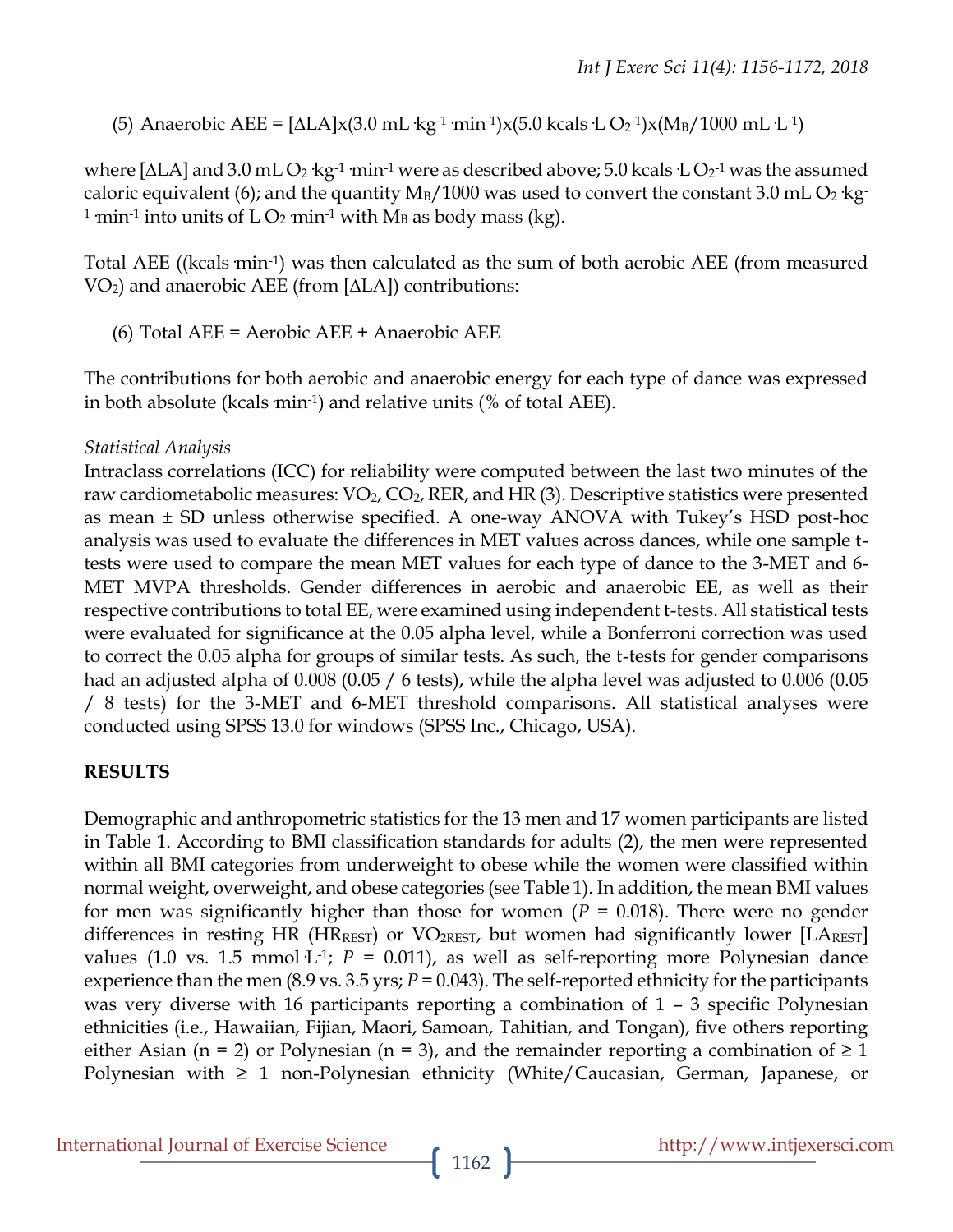Swedish). Finally, while one participant performed just one dance for this study, all other participants performed 4-6 individual dances.

|                                                                      | All subjects<br>$(n = 30)$                       | Men<br>$(n = 13)$                  | Women<br>$(n = 17)$                        |
|----------------------------------------------------------------------|--------------------------------------------------|------------------------------------|--------------------------------------------|
| Age (yrs)                                                            | $22.8 \pm 3.1$                                   | $24.1 \pm 2.9$                     | $21.8 \pm 2.9$                             |
| Body height (cm)                                                     | $168.5 \pm 9.7$                                  | $175.1 \pm 9.6$                    | $163.5 \pm 6.4$                            |
| Body mass (kg)                                                       | $79.1 \pm 20.6$                                  | $93.0 \pm 23.4$                    | $68.4 \pm 9.1$                             |
| $BMI$ (kg $m^{-2}$ )<br>Underweight<br>Normal<br>Overweight<br>Obese | $27.6 \pm 5.5$<br>1 <sup>a</sup><br>9<br>13<br>7 | $30.2 \pm 6.7$<br>1<br>3<br>3<br>6 | $25.6 \pm 3.3$<br>$\theta$<br>6<br>10<br>1 |
| $HR_{REST}$ (beat min-1)                                             | $77.6 \pm 12.4$                                  | $75.2 \pm 16.6$                    | $79.0 \pm 9.5$                             |
| $VO2REST (mL·kg-1 min-1)$                                            | $3.9 \pm 1.0$                                    | $3.9 \pm 1.0$                      | $4.0 \pm 1.1$                              |
| $LARMR$ (mmol min-1)                                                 | $1.2 \pm 0.5$                                    | $1.5 \pm 0.5$                      | $1.0 \pm 0.4$                              |
| Dance experience (yrs)                                               | $6.6 \pm 7.3$                                    | $3.5 \pm 5.4$                      | $8.9 \pm 7.9$                              |

**Table 1.** Descriptive statistics for the Polynesian dance study participants.

All values expressed as mean ± SD unless otherwise specified. BMI: body mass index. The participant is considered underweight when BMI < 20.0; normal weight when  $20 \leq BMI \leq 25$ ; overweight when  $25 \leq BMI \leq 30$ ; and obese when BMI≥30. HRREST: resting heart rate; VO<sub>2REST</sub>: resting oxygen uptake; LAREST: resting blood lactate concentration <sup>a</sup> Number of participants

Prior to summarizing the cardiometabolic data, the last two minutes of data were evaluated for intraclass reliability. First, repeated measures ANOVA found no significant differences between the last two minutes of cardiometabolic data ( $P = 0.17 - 0.95$ ). Additionally, the ICC calculations were consistently high in magnitude with all values > 0.90. Given the lack of significant differences and high ICC values, the last two minutes of cardiometabolic measurements were averaged for all subsequent analyses. Table 2 summarizes the cardiorespiratory and blood lactate responses for each of the Polynesian dances evaluated.

A preliminary analysis found that mean MET values for the traditional hula  $(5.8 \pm 1.9)$ ; n = 6) and contemporary hula (6.7  $\pm$  2.6; n = 19) were statistically similar ( $P = 0.436$ ), so these data were pooled and referred to as "hula" for all subsequent analyses. Given the varied samples sizes across dances (n = 3 for poi balls to  $n = 25$  for hula), the unequal variances (SD = 1.0 to 3.1 METs), as well as the slightly skewed distributions for some samples, the samples were transformed and analyzed with the planned One-way ANOVA. The ANOVA results for the transformed data, however, did not differ from using untransformed data. Thus, the results of the ANOVA with untransformed data are reported. The ANOVA comparing mean MET values across the dances was significant (*P* = 0.001), with only Maori poi balls (lowest mean MET at 3.7) and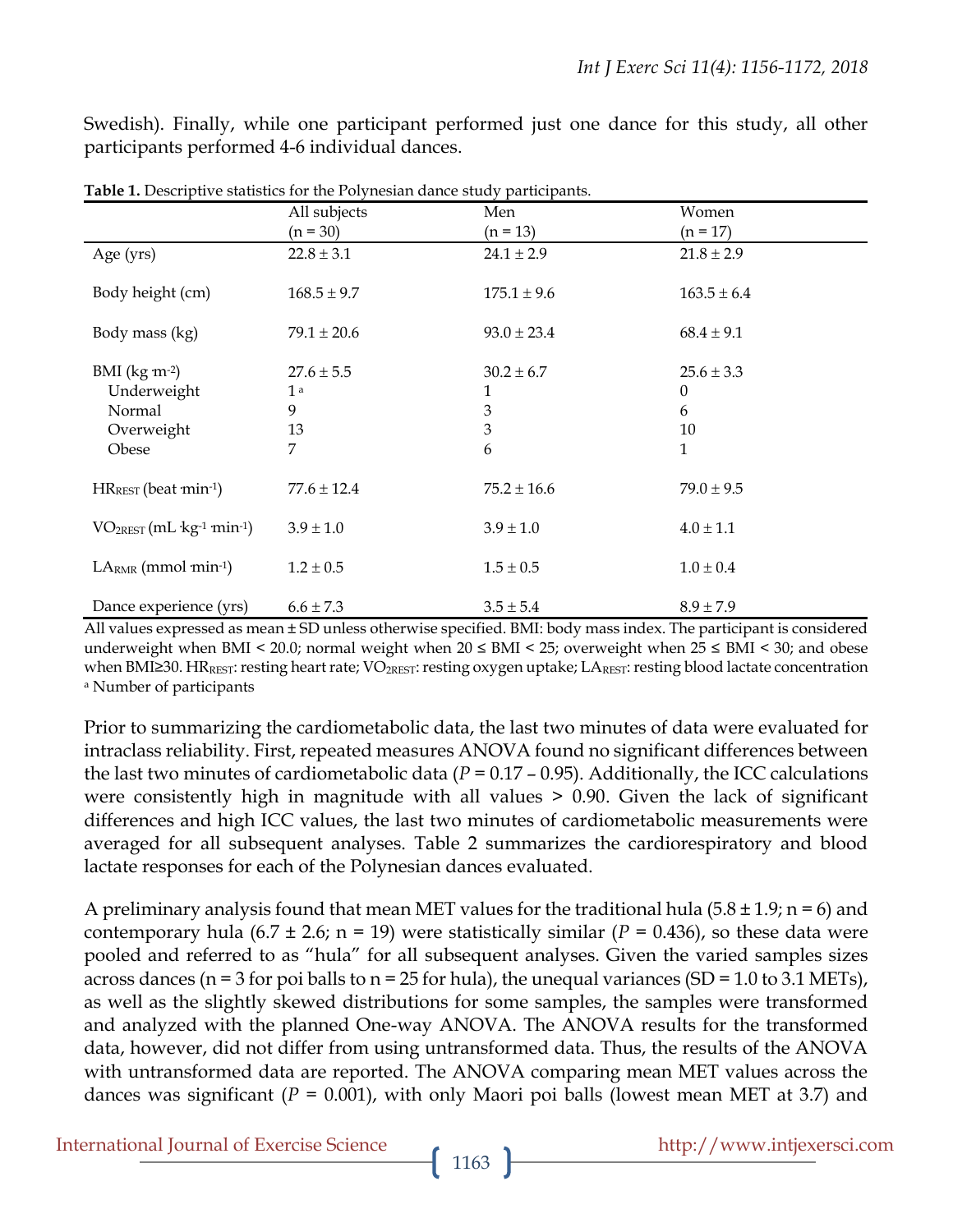Samoan slap (highest mean MET at 9.6) being statistically different from each other. As shown in Table 2, percent  $HR_{MAX}$  ranged between 64.2 % (Tongan) and 79.5 % (Tahitian); RER ranged from 0.81 (Maori poi balls) to 0.95 (Tahitian); and blood lactate from 1.8 mmol·L-1 (Maori haka) to 5.2 mmol  $L<sup>-1</sup>$  (Samoan slap). Interestingly, Tahitian had both the highest percent  $HR_{MAX}$  (79.5 %), and the highest RER value (0.95), and a moderately high [LA] (3.8 mmol·L-1), while Samoan slap had the highest [LA] (5.2 mmol L<sup>-1</sup>) but neither the highest percent  $HR_{MAX}$  (76.7%) nor the highest RER (0.93). Except for the Maori Poi Balls dance (3.7 METs; P=0.340), mean METs for all other dances were significantly greater than 3.0 METs (*P* = 0.005 for Maori haka; *P* < 0.001 for Hawaiian hula, Samoan sasa and slap, Tahitian, Tongan, and Fijian). Given, however, that the sample size for the Poi Balls dance was so low (n=3) and that the mean was already greater than 3.0, a greater sample size in the future could easily find that this dance also exceeds the 3.0 MET threshold. The mean MET values for Samoan slap and Tahitian were also significantly greater than the 6-MET threshold  $(P = 0.002$  and  $P \le 0.001$ , respectively).

| Dance $(n^a)$                | Oxygen Uptake<br>$(mL \, kg^{-1} \, min^{-1})$ | <b>MET</b>            | <b>HR</b><br>(BPM) | Percent<br>$HR_{MAX}$ (%) | <b>RER</b>      | <b>Blood Lactate</b><br>$(mmol·L-1)$ |
|------------------------------|------------------------------------------------|-----------------------|--------------------|---------------------------|-----------------|--------------------------------------|
| Hawaiian hula (n<br>$= 25$   | $22.7 \pm 8.4$                                 | $6.5 \pm 2.4$ *1      | $138.1 \pm 20.3$   | $69.7 \pm 10.3$           | $0.82 \pm 0.07$ | $2.2 \pm 1.9$                        |
| Fijian ( $n = 15$ )          | $24.5 \pm 9.3$                                 | $7.0 \pm 2.6$ *1      | $140.7 \pm 12.9$   | $71.3 \pm 7.4$            | $0.84 \pm 0.06$ | $2.4 \pm 1.2$                        |
| Maori haka<br>$(n = 13)$     | $20.8 \pm 10.9$                                | $5.9 \pm 3.1$ *       | $127.1 \pm 15.1$   | $64.6 \pm 8.2$            | $0.82 \pm 0.09$ | $1.8 \pm 1.0$                        |
| Maori poi balls (n<br>$= 3)$ | $13.0 \pm 3.7$                                 | $3.7 \pm 1.0$         | $130.4 \pm 29.9$   | $65.7 \pm 15.2$           | $0.81 \pm 0.05$ | $2.7 \pm 2.9$                        |
| Samoan sasa<br>$(n = 14)$    | $23.1 \pm 4.1$                                 | $6.6 \pm 1.2$ *       | $145.6 \pm 14.2$   | $73.1 \pm 6.7$            | $0.87 \pm 0.07$ | $3.0 \pm 1.6$                        |
| Samoan slap<br>$(n = 6)$     | $33.6 \pm 5.1$                                 | $9.6 \pm 1.5^{\pm}$   | $150.5 \pm 16.5$   | $76.7 \pm 8.1$            | $0.93 \pm 0.05$ | $5.2 \pm 2.0$                        |
| Tahitian ( $n = 17$ )        | $28.9 \pm 6.4$                                 | $8.3 \pm 1.8 \pm 1.8$ | $156.9 \pm 23.0$   | $79.5 \pm 11.3$           | $0.95 \pm 0.07$ | $3.8 \pm 2.5$                        |
| Tongan ( $n = 16$ )          | $20.9 \pm 8.1$                                 | $6.0 \pm 2.3$ *       | $127.4 \pm 23.8$   | $64.2 \pm 12.2$           | $0.88 \pm 0.06$ | $2.1 \pm 1.3$                        |

**Table 2.** Cardiorespiratory responses and blood lactate concentration to each cultural dance routine of Polynesian dance.

All values expressed as mean ± SD unless otherwise specified. MET: metabolic equivalent; HR: heart rate; Percent  $HR_{MAX}$ : Percent of age-predicted maximal HR, calculated as Percent HR<sub>MAX</sub> = (HR / (age-predicted maximal HR)) x 100; RER: respiratory exchange ratio (dimensionless). <sup>a</sup> Number of participants; \* Mean value for men was significantly higher than that for women;  $\dagger$  significantly > 3 METS;  $\dagger$  significantly > 6 METS

Given that five of the eight Polynesian dances (i.e., all but Tahitian, Samoan slap, and Maori poi balls) included gender-specific dance choreography with identical music, it was of interest to compare MET values by gender. However, splitting the MET data in Table 2 by gender created some extreme differences in sample size and unequal variances. Thus, in addition to the planned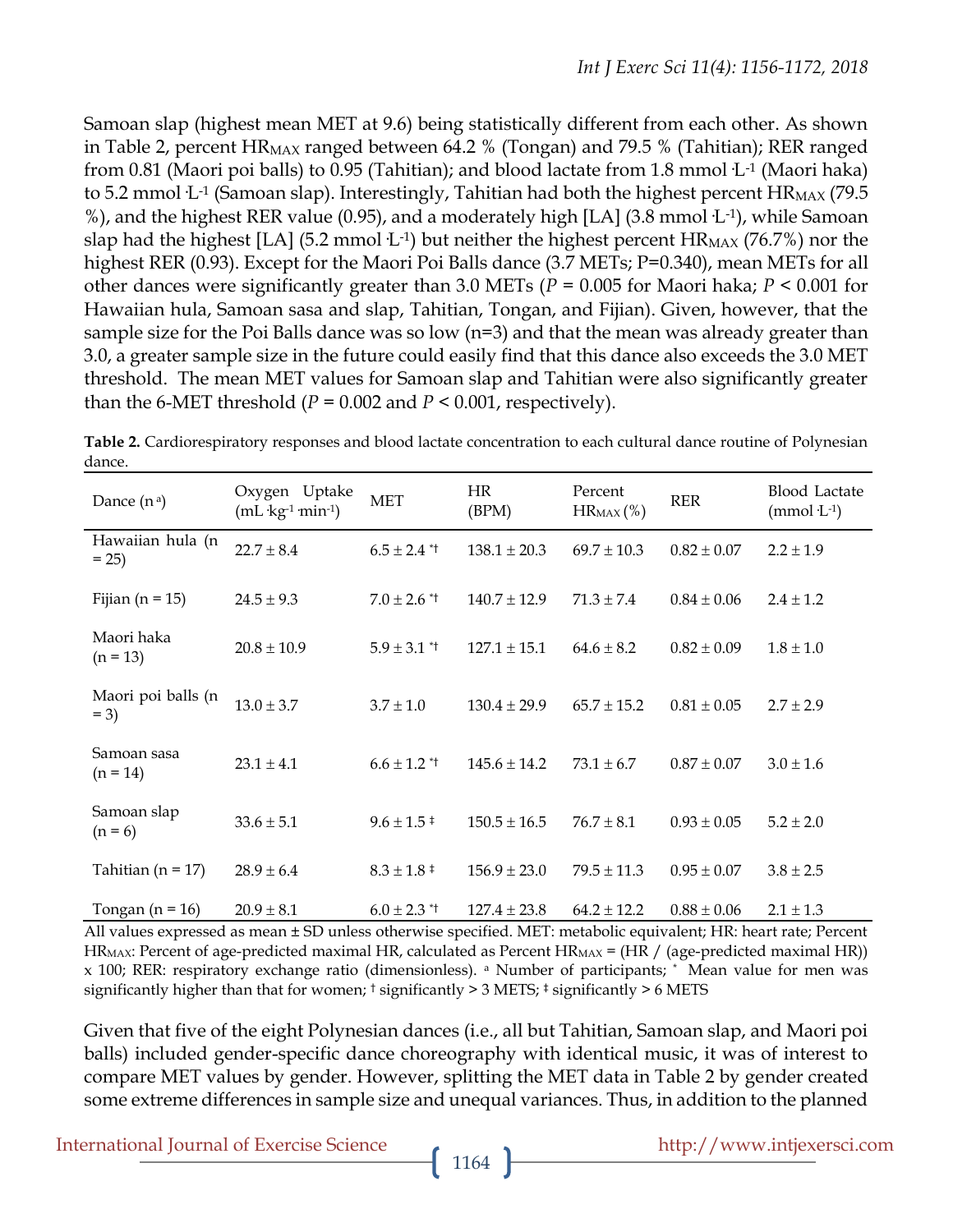t-tests, the Satterthwaite Approximation (25) was used which is a method for handling twosample comparisons with different sample sizes and/or unequal variances. The statistical results for this technique, however, were identical to the originally-planned t-tests. Thus, just the results of the t-tests are reported. When comparing the MET values between men and women using independent t-tests, the men's MET values for Hawaiian hula, Samoan sasa, Tongan, Fijian, and Maori haka were all significantly greater (*P* < 0.001; see Figure 1) than the corresponding values for women, while the Tahitian MET values were similar ( $P = 0.526$ ) between genders (see Figure 1).

Calculated results for both aerobic and anaerobic AEE for both men and women are shown in Figure 2(a), while the respective contributions of the aerobic and anaerobic AEE to the total AEE are shown in Figure 2(b). According to Figure 2, aerobic AEE was the predominant energy source for all Polynesian dances tested. The average contribution of aerobic AEE to total AEE was  $83.4 \pm 14.4\%$  with a range of 74.2% (Samoan slap) to  $88.7\%$  (Hawaiian hula). In contrast, the mean contribution of anaerobic AEE was 16.6%, with a range of 11.3% (Hawaiian hula) to 25.8% (Samoan slap). The same calculations for aerobic and anaerobic AEE, as well as the contribution of these AEE sources relative to total AEE, are summarized by gender in Table 3. The aerobic AEE for men was significantly higher than that for women dancing the Hawaiian hula, Samoan sasa, Fijian, Maori haka, and Tongan (*P* = 0.006 for Hawaiian hula; *P* < 0.001 for the other four types of dance). For anaerobic AEE, in contrast, there were no significant difference between men and women for the six dances performed by both genders  $(P = 0.037 - 0.500)$ .



**Figure 1.** Metabolic equivalent (MET) for eight Polynesian dances with reference to the 3.0 and 6.0 MET intensity thresholds commonly used to define moderate and vigorous exercise intensity, respectively. All values expressed as Mean ± SD.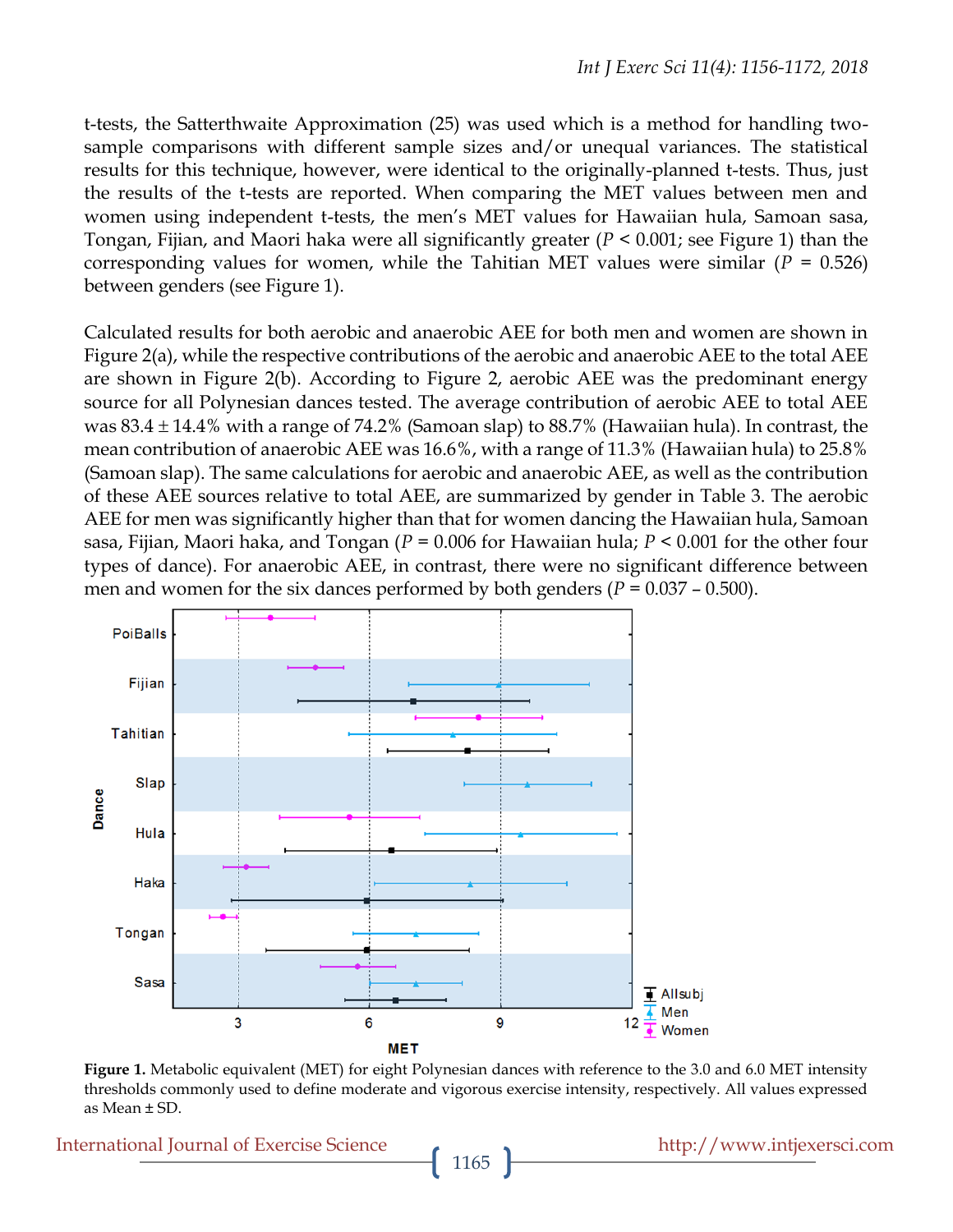

**Figure 2.** Aerobic and anaerobic contributions to the total energy expenditure (EE) for Polynesian dances. Mean *absolute* values for aerobic and anaerobic EE, as well as standard deviations for total EE, are provided (a) with the total EE expressed as the sum of both aerobic and anaerobic EE. The *relative* contributions of the aerobic and anaerobic energy systems to total EE for each dance tested are also shown (b).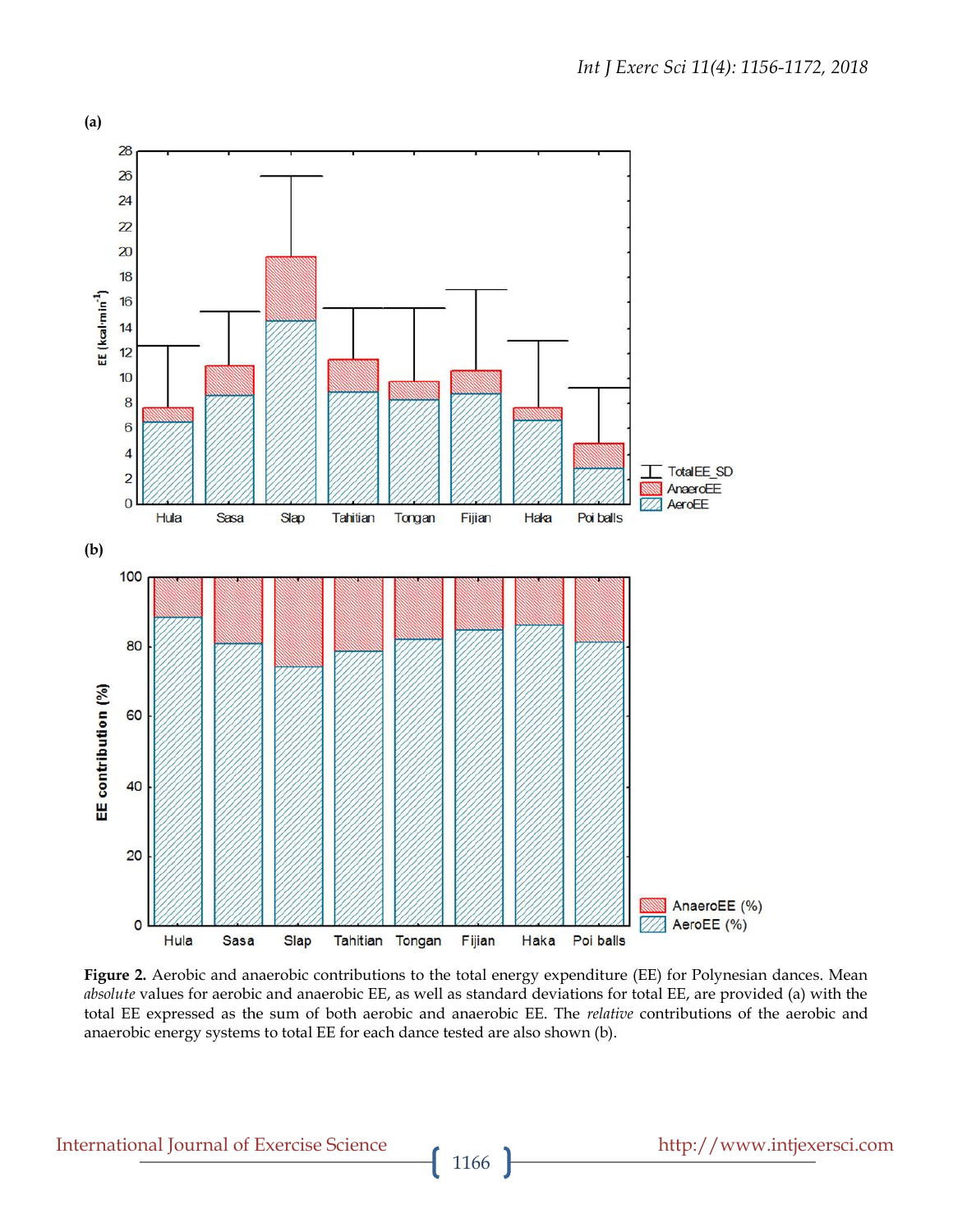|                 | $\alpha$ . The common $\alpha$ is the set of $\beta$ and $\beta$ is the set of $\alpha$ |                                                  |                 |                                                    |                  |             |                 |  |
|-----------------|-----------------------------------------------------------------------------------------|--------------------------------------------------|-----------------|----------------------------------------------------|------------------|-------------|-----------------|--|
|                 |                                                                                         | Aerobic AEE and its contribution<br>to total AEE |                 | Anaerobic AEE and its contribution<br>to total AEE |                  |             |                 |  |
|                 | Gender<br>(sample)                                                                      |                                                  |                 |                                                    |                  |             |                 |  |
|                 |                                                                                         | Aerobic AEE<br>$(kcal min-1)$                    | <i>p</i> -value | Contributi<br>on $(\%)$                            | Anaerobic<br>AEE | $p$ -value* | Contributio     |  |
|                 |                                                                                         |                                                  |                 |                                                    | $(kcal min-1)$   |             | $n$ (%)         |  |
| Hawaiian hula   | M(6)                                                                                    | $11.1 \pm 4.0$                                   | ${}_{0.001}$    | $92.2 \pm 7.7$                                     | $1.0 \pm 1.0$    | 0.822       | $7.8 \pm 7.7$   |  |
|                 | W (19)                                                                                  | $5.0 \pm 2.1$                                    |                 | $87.6 \pm 15.1$                                    | $1.3 \pm 2.3$    |             | $12.4 \pm 15.1$ |  |
| Fijian          | M(8)                                                                                    | $12.8 \pm 4.3$                                   | < 0.001         | $84.6 \pm 5.5$                                     | $2.4 \pm 1.1$    | 0.110       | $15.4 \pm 5.5$  |  |
|                 | W(7)                                                                                    | $4.3 \pm 1.0$                                    |                 | $85.0 \pm 14.5$                                    | $1.1 \pm 1.8$    |             | $15.0 \pm 14.5$ |  |
| Maori haka      | M(7)                                                                                    | $10.2 \pm 3.4$                                   | ${}_{0.001}$    | $88.0 \pm 10.1$                                    | $1.4 \pm 1.1$    | 0.087       | $12.0 \pm 10.1$ |  |
|                 | W(6)                                                                                    | $2.5 \pm 0.5$                                    |                 | $83.8 \pm 9.5$                                     | $0.5 \pm 0.3$    |             | $16.2 \pm 9.5$  |  |
| Maori poi balls | W(3)                                                                                    | $2.9 \pm 1.4$                                    | N.A.            | $81.5 \pm 32.1$                                    | $1.9 \pm 3.2$    | N.A.        | $18.5 \pm 32.1$ |  |
| Samoan slap     | M(6)                                                                                    | $14.5 \pm 4.8$                                   | N.A.            | $74.2 \pm 10.9$                                    | $5.1 \pm 3.0$    | N.A.        | $25.8 \pm 10.9$ |  |
| Tahitian        | M(7)                                                                                    | $9.8 \pm 3.6$                                    | 0.312           | $84.1 \pm 14.1$                                    | $1.5 \pm 1.1$    | 0.138       | $15.9 \pm 14.1$ |  |
|                 | W(10)                                                                                   | $8.3 \pm 2.1$                                    |                 | $75.3 \pm 14.1$                                    | $3.4 \pm 3.0$    |             | $24.7 \pm 14.1$ |  |
| Tongan          | M(12)                                                                                   | $10.5 \pm 3.7$                                   | < 0.001         | $90.0 \pm 10.0$                                    | $1.4 \pm 2.4$    | 0.989       | $10.0 \pm 10.0$ |  |
|                 | W(4)                                                                                    | $1.9 \pm 0.4$                                    |                 | $58.5 \pm 16.3$                                    | $1.4 \pm 0.6$    |             | $41.5 \pm 16.3$ |  |

**Table 3.** Absolute and relative rates of aerobic and anaerobic activity energy expenditure (AEE), as well as their respective contributions to total EE by gender.

All values expressed as mean ± SD unless otherwise specified. M: men; W: women. \* Mean value for Aerobic AEE or Anaerobic AEE was significantly higher for men than that for women

# **DISCUSSION**

The present study provides insight into both aerobic and anaerobic metabolic demands for several popular Polynesian cultural dances. Our results indicate that all Polynesian dances tested, except for the Maori poi balls dance, have MET intensities that exceed the 3-MET MVPA threshold, and thus may be considered an appropriate PA for the at-risk NHOPI population to meet the current recommendations for PA and exercise prescription (14). It was also clear that the men's dances tended to have much higher MET values than the women's dances (i.e., Hawaiian hula, Fijian, Maori haka, Samoan sasa, and Tongan) so both gender and the type of Polynesian dance should to be considered together when designing a dance-specific PA intervention program.

The mean MET values for the Polynesian dances evaluated by this study ranged broadly from a low of 3.7 METs for Maori poi balls to a high of 9.6 METs for the Samoan slap (Table 2). Interestingly, the Maori poi balls and Samoan slap were also the only two dances specific to one gender (women and men, respectively). The mean MET values for the other six dances were more similar (5.9 – 8.3 METs; Table 2) but included both men and women dancers. When compared to the 3-MET and 6-MET thresholds for MVPA, all but Maori poi balls exceeded 3 METs, while only Samoan slap and traditional Tahitian exceeded 6 METs. Thus, the hypothesis that all Polynesian dances tested would exceed the 3-MET threshold was nearly satisfied, while the hypothesis that only some (not all) of the dances would exceed the 6-MET threshold held true.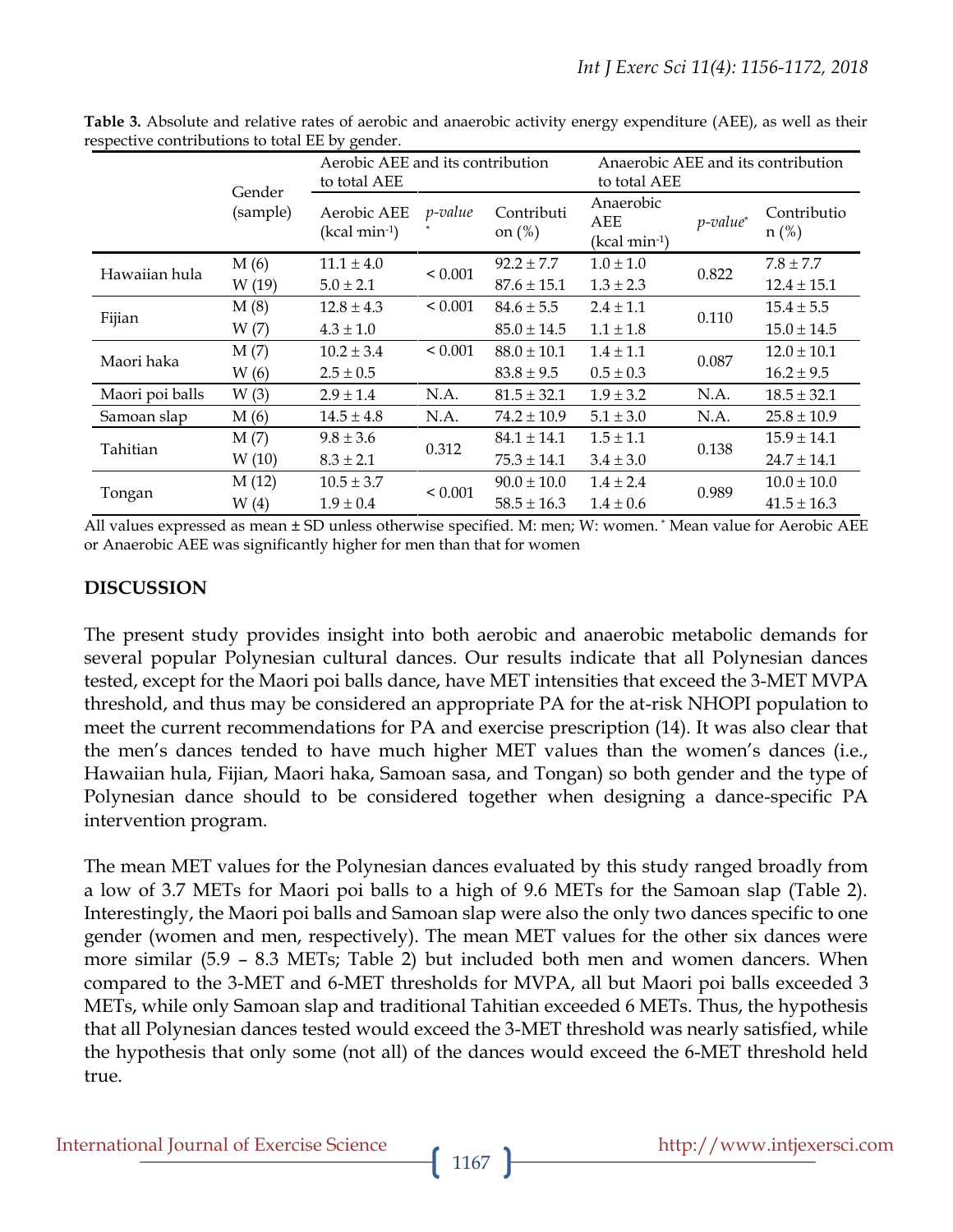Comparable MET data for Polynesian dancing is relatively scarce in the published research literature. The Hawaiian hula, for example, appears to be the only Polynesian dance previously reported upon with direct measures of  $VO<sub>2</sub>$ . Usagawa et al. (29) evaluated the Hawaiian hula (described by the authors as a combination of traditional and contemporary forms of hula) in competitive Polynesian dancers and reported mean MET values of 5.7 and 7.6 METs for slow tempo (low-intensity) and fast tempo (high-intensity) hula, respectively. The present study measured traditional and contemporary hula separately and found these two sub-styles of hula to be statistically similar (5.8 and 6.7 METs, respectively; *P* = 0.436). Regardless, both of these evaluations for hula, whether the style was traditional, contemporary, or some combination, consistently report the intensity to exceed the 3-MET threshold but not the 6-MET threshold. Focusing on ballroom dancing, Lankford et al. (18) reported that the exercise intensity of four ballroom dances (5.3, 5.3, 6.4, and 7.1 METs for waltz, foxtrot, cha cha, and swing, respectively) with recreational dancers also exceeded the 3-MET threshold. Recent work from our own lab (32) focused on evaluating the metabolic demands for Tinikling, a traditional Philippine bamboo dance. Using mostly middle-aged adults with a recreational familiarity of the dance style, Tinikling had a mean MET intensity of 6.9 METs which exceeded the 6-MET threshold (*P* = 0.0015). The commonality amongst these dance studies is that MET values were based upon the indirect calorimetry technique for assessing aerobic metabolic demands. However, despite the different types of dances reported upon (Polynesian, ballroom, Tinikling), the different populations assessed (competitive and professional dancers, as well as college-aged and middleaged dancers), the results consistently suggest that many forms of dance have a metabolic demand that easily exceeds the 3-MET threshold, while some also exceed the 6-MET threshold.

Gender Comparisons: the result of the present study supported our second hypothesis that the MET intensities for some of the men's dances would be significantly higher than those for the women's dances (see Figure 1). Five of the six Polynesian dances performed by both men and women (i.e., Hawaiian hula, Fijian, Samoan sasa, Maori haka, and Tongan) had gender-specific choreography while dancing to identical music. For example, the Maori haka (a traditional battle dance) has men and women performing in a heightened arousal state that encourages yelling with exaggerated facial expressions. However, the men's haka emphasizes high-intensity upper and lower body motions, while the women's haka involves relatively quiet standing and less exaggerated upper body motions. These choreography differences explain why women's haka had a metabolic demand of only 3.2 METs while the men's haka averaged 8.3 METs. Tahitian was the only dance that had no significant gender difference in MET values, and could also be classified as vigorous-intensity PA for both genders.

The lower metabolic demands exhibited by the women dancers might also due to the women dancers reporting more Polynesian dance experience than the men (8.9 vs. 3.5 yrs; *P* = 0.043). This observation is consistent with the women hula dancers in Usagawa's study (29) who started training at the age of 5 while men dancers started in late adolescence or early adulthood. As such, it is presumed that more years of dance experience would lead to higher dancing skill levels and possibly more energetically efficient dance movements. However, this explanation seems unlikely given the contrast in choreography between men and women dancers described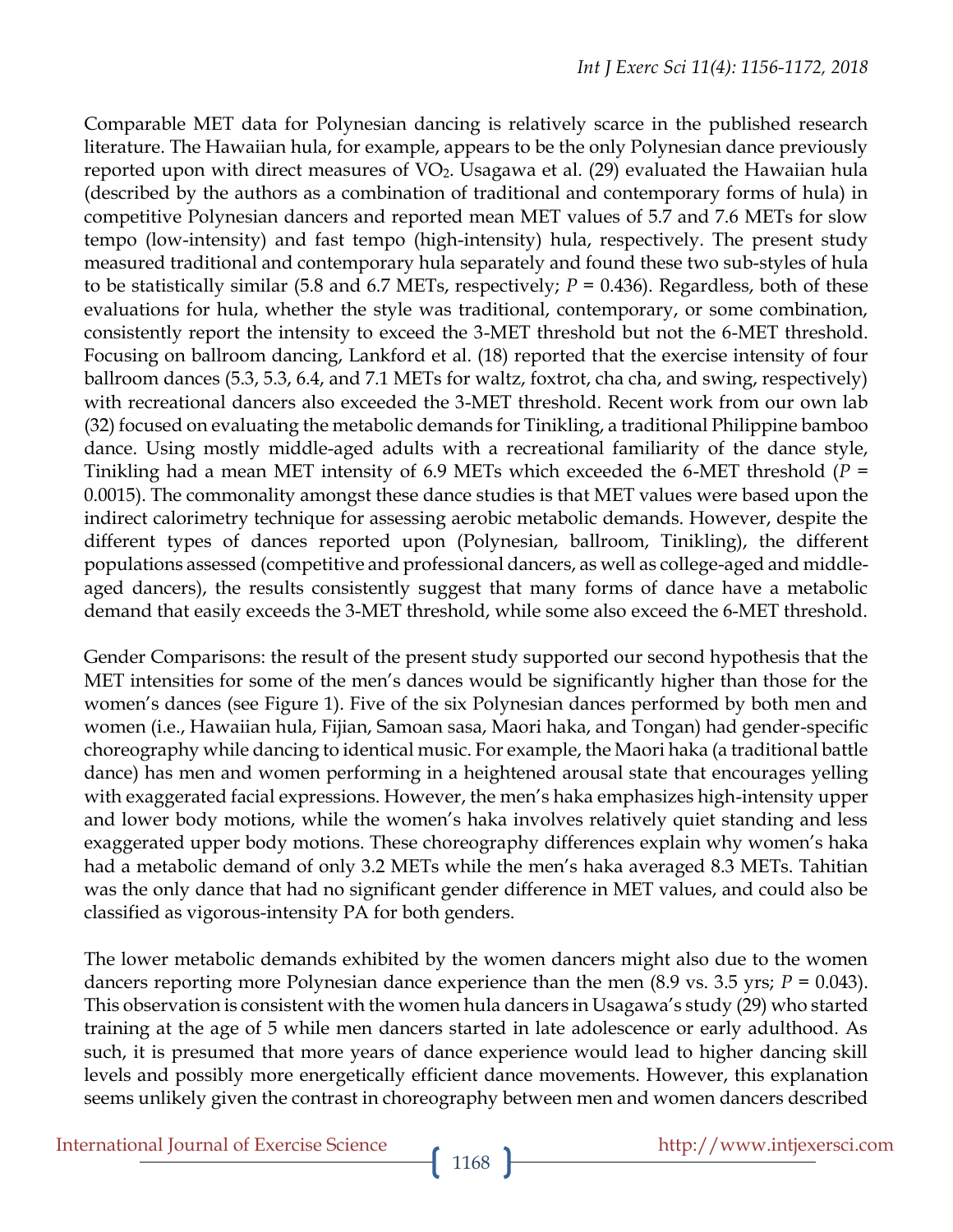above. While a movement analysis was not performed on these dancers, the visual appearance of the men's dance choreography often appeared more highly energetic (i.e., jumping, stomping, dynamic large range of motion gestures) while the women's dances appeared relatively subdued (i.e., smooth and graceful body motions without jumping or stomping). Finally, the men in the present study also had a significantly higher BMI  $(30.2 \text{ kg m}^{-2})$  than the women dancers  $(25.6 \text{ kg m}^{-2})$  which could have increased the aerobic energy cost for men simply because of having more body mass when dancing. While having a higher BMI most certainly contributed to a higher absolute energetic costs for dancing, it is still more likely that differences in dance choreography between genders was the primary cause for gender differences amongst five of the Polynesian dances tested in this study.

Aerobic AEE: as for aerobic AEE, we observed the mean values for the Hawaiian hula, Fijian, Maori haka, Samoan sasa, Samoan slap, as well as the traditional Tahitian and Tongan dances to range between 6.5 and 14.5 kcal min<sup>-1</sup> (see Figure 2a). Previous dance studies, such as Lankford et al.'s recreational ballroom dance study (18), reported that waltz, foxtrot, cha cha, and swing cost an average of 5.9 kcal min<sup>-1</sup>. For Latin American dancing, Massidda et al. (21) reported metabolic rates of 9.9, 8.3, 6.6, 8.5, and 8.3 kcal·min-1 for cha cha, samba, rumba, paso doble, and jive, respectively. Emerenziani et al. (12) measured the AEE in three different forms of salsa dance: typical salsa lesson (5.6 and 4.5 kcal·min-1), rueda de casino lesson (6.8 and 5.3 kcal  $min^{-1}$ ), and salsa dancing at night club (7.1 and 4.2 kcal  $min^{-1}$ ), for men and women, respectively. These data are comparable to our findings for Hawaiian hula (6.5 kcal min<sup>-1</sup>), Samoan sasa (8.6 kcal·min<sup>-1</sup>), Tahitian (8.9 kcal·min<sup>-1</sup>), Tongan (8.3 kcal·min<sup>-1</sup>), Fijian (8.8 kcal  $min^{-1}$ ), and Maori haka (6.7 kcal  $min^{-1}$ ), though the present study is the only one to have also assessed the anaerobic energy cost.

Anaerobic AEE: it is well known that the aerobic and anaerobic energy contributions to total EE during PA will change in response to exercise intensity and duration (23), as well as with exercise modalities (27). Unlike many classic forms of aerobic exercise (e.g., walking, jogging, bicycling), many Polynesian dances are not purely steady-state activities due to changes in choreography that correspond with changes in music tempo and duration. Thus, a better understanding of the aerobic and anaerobic energy system contributions to total EE during dance may be important for correct administration and structuring of exercise prescription. To our knowledge, this is the first study to evaluate both absolute (kcals·min-1) and relative (% of total AEE) aerobic and anaerobic AEE for any type of dancing. In short, the current study found that aerobic energy was predominantly used for all Polynesian dances tested. On average, aerobic and anaerobic AEE contribute 83.4% and 16.6%, respectively, to total AEE for Polynesian dances (see Figure 2b). Across dances, the Hawaiian hula had the highest aerobic energy contribution (88.7% aerobic and 11.3% anaerobic for a total AEE of 7.7 kcal  $\min^{-1}$ ), while Samoan slap had the lowest aerobic energy contribution (74.2% aerobic and 25.8% anaerobic for a total AEE of 19.6 kcal min<sup>-1</sup>). These aerobic energy contributions are comparable to other endurance exercises, such as 1500 m track running (77% and 86% for men and women, respectively), 3000 m track running (86% and 94% for men and women, respectively) (11), and 2000 m rowing (87%) (9). By referring to findings of our study (i.e., the aerobic and anaerobic AEE contributions to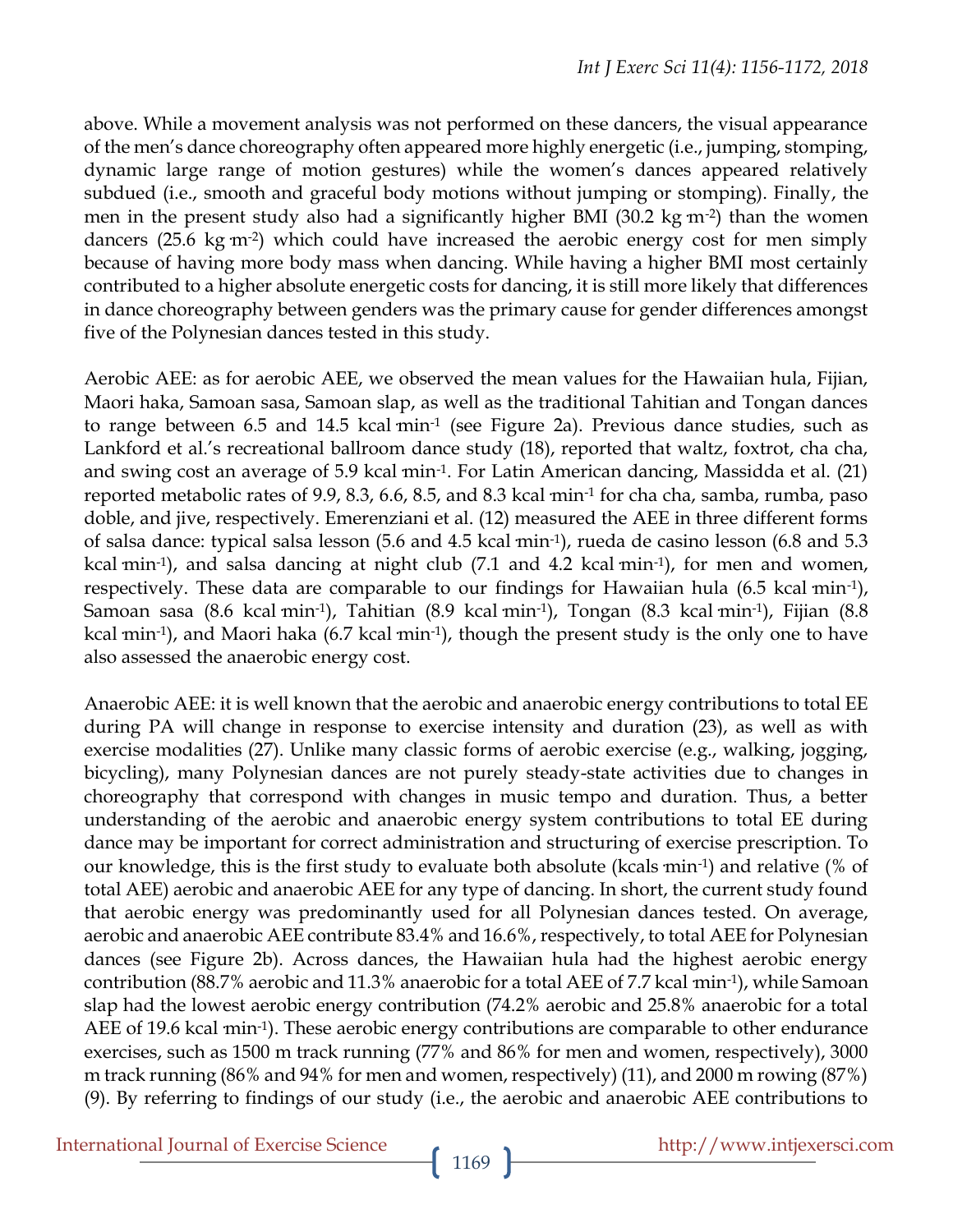total AEE), health practitioners and researchers could design intervention programs using one or more forms of Polynesian dance that have absolute or relative aerobic AEE equivalent to traditional exercise modalities.

Limitations and Future Research: one limitation of this study is that our participants were all experienced professional Polynesian dancers. Novice or beginner dancers may have somewhat different cardiometabolic responses to these forms of dance. While the dependence of cardiometabolic responses on dance experience has been suggested (5), the topic does not seem to have been studied or reported upon in the literature. Second, all the dance testing was performed for a duration of 4.5 – 5 mins to ensure that the participants reached steady-state for respiratory gas analysis. Given that exercise duration may influence the metabolic fate of blood lactate concentration (15), the anaerobic AEE estimates from our study will correspond most directly with steady-state dancing (3+ mins in duration). Further, our estimates of both aerobic and anaerobic AEE are limited to steady-state measurement conditions – i.e., Our measures will be less accurate for dances of very short duration, as well as dances that are non-steady-state in nature. Other study limitations include the small sample sizes for some of our dance data (e.g., n = 3 for the Maori poi balls dance), and that an objective measure of aerobic fitness, such as maximal oxygen uptake ( $VO<sub>2MAX</sub>$ ), was not measured for our dance participants.

Future research should consider using dancers with a more diverse range of dance experience and skill to provide a more complete understanding of the energy cost for Polynesian dancing. Also, various durations of dancing exercise should also be addressed in future studies to provide better evidence of the energy system contributions to Polynesian dancing. Finally, the current study's analysis of both aerobic and anaerobic contributions to total EE should be expanded to other types of dance to determine the generalizability of our observations.

This is the first study to directly measure with indirect calorimetry the aerobic energy cost of multiple Polynesian dances, as well as the contribution of anaerobic energy to the total energy cost for these dances. For aerobic energy costs, we found that the average MET intensity for most of the Polynesian dances evaluated (Hawaiian hula, Samoan sasa and slap, Fijian, Maori haka, and Tongan, but not Maori poi balls) exceeded the 3-MET threshold. However, when evaluated by gender, the men's MET values were significantly higher than the women's values for all but traditional Tahitian dance. Thus, while these results support the use of Polynesian dancing as a means to promote increased MVPA for health promotion and diseases prevention for the NHOPI population, the cardiometabolic dose to be expected will vary between Polynesian dances, as well as between genders. In addition, we also found that the dancers' heavy reliance upon aerobic energy (83.4%) versus anaerobic energy (16.6%) is actually very similar to other more traditional aerobic activities such as distance running and rowing. Collectively, the results from the present study can serve as a starting reference for the prescribed use of Polynesian dancing by health practitioners, coaches, exercise physiologist and researchers.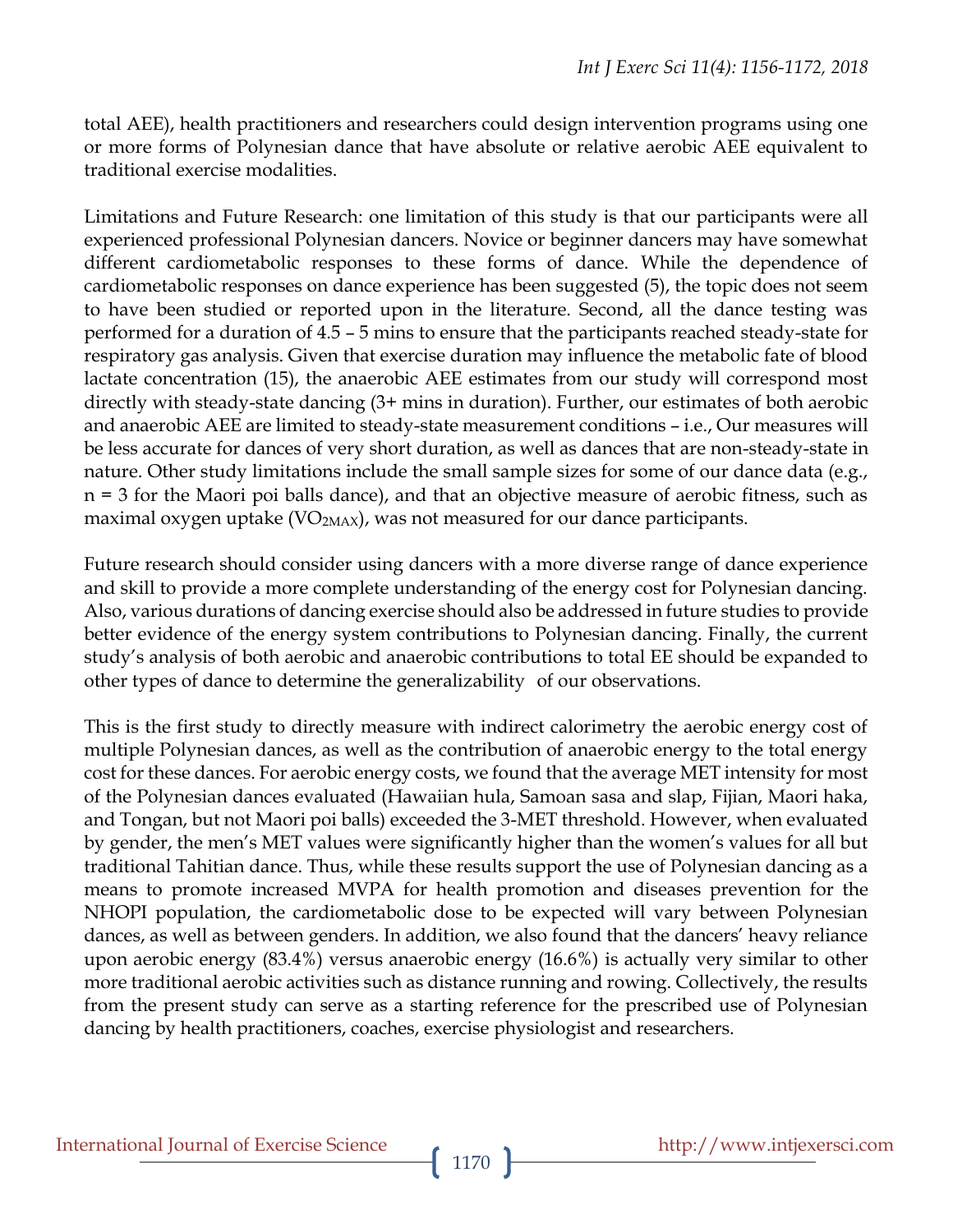#### **REFERENCES**

1. Ainsworth BE, Haskell WL, Herrmann SD, Meckes N, Bassett DR, Tudor-Locke C, et al. 2011 Compendium of Physical Activities: a second update of codes and MET values. Med Sci Sports Exerc 43: 1575–81, 2011.

2. American Colleage of Sports Medicine. ACSM's Guidelines for Exercise Testing and Prescription. 9th ed. Philadelphia: PA: Lippincott Williams & WilkinsWolters Kluwer; 2014.

3. Baumgartner TA, Jackson AS. Measurement for evaluation in physical education and exercise science. 5th ed. Madison: WI: Brown & benchmark Publishers; 1995.

4. Belardinelli R, Lacalaprice F, Ventrella C, Volpe L, Faccenda E. Waltz dancing in patients with chronic heart failure: new form of exercise training. Circ. Heart Fail 1: 107–14, 2008.

5. Bertuzzi RC de M, Franchini E, Kokubun E, Kiss MAPDM. Energy system contributions in indoor rock climbing. Eur J Appl Physiol 101: 293–300, 2007.

6. Bertuzzi R, Nascimento EMF, Urso RP, Damasceno M, Lima-Silva AE. Energy system contributions during incremental exercise test. J Sports Sci Med 12: 454–60, 2013.

7. Centers for Disease Control and Prevention (CDC). Physical activity among Asians and native Hawaiian or other Pacific islanders--50 States and the District of Columbia, 2001-2003. MMWR Morb Mortal Wkly Rep 53: 756–60, 2004.

8. di Prampero PE. Energetics of muscular exercise. Rev Physiol Biochem Pharmacol 89: 143–222, 1981.

9. de Campos Mello F, de Moraes Bertuzzi RC, Grangeiro PM, Franchini E. Energy systems contributions in 2,000 m race simulation: a comparison among rowing ergometers and water. Eur J Appl Physiol 107: 615–9, 2009.

10. Domene PA, Moir HJ, Pummell E, Easton C. Physiological and perceptual responses to Latin partnered social dance. Hum Mov Sci 37: 32–41, 2014.

11. Duffield R, Dawson B, Goodman C. Energy system contribution to 1500- and 3000-metre track running. J Sports Sci 23: 993–1002, 2005.

12. Emerenziani GP, Guidetti L, Gallotta MC, Franciosi E, Buzzachera CF, Baldari C. Exercise intensity and gender difference of 3 different salsa dancing conditions. Int J Sports Med 34: 330–5, 2013.

13. Faude O, Zahner L, Donath L. [Exercise guidelines for health-oriented recreational sports]. Ther Umsch Rev Thérapeutique 72: 327–34, 2015.

14. Garber CE, Blissmer B, Deschenes MR, Franklin BA, Lamonte MJ, Lee I-M, et al. American College of Sports Medicine position stand. Quantity and quality of exercise for developing and maintaining cardiorespiratory, musculoskeletal, and neuromotor fitness in apparently healthy adults: guidance for prescribing exercise. Med Sci Sports Exerc 43: 1334–59, 2011.

15. Gastin PB. Energy system interaction and relative contribution during maximal exercise. Sports Med Auckl NZ 31: 725–41, 2001.